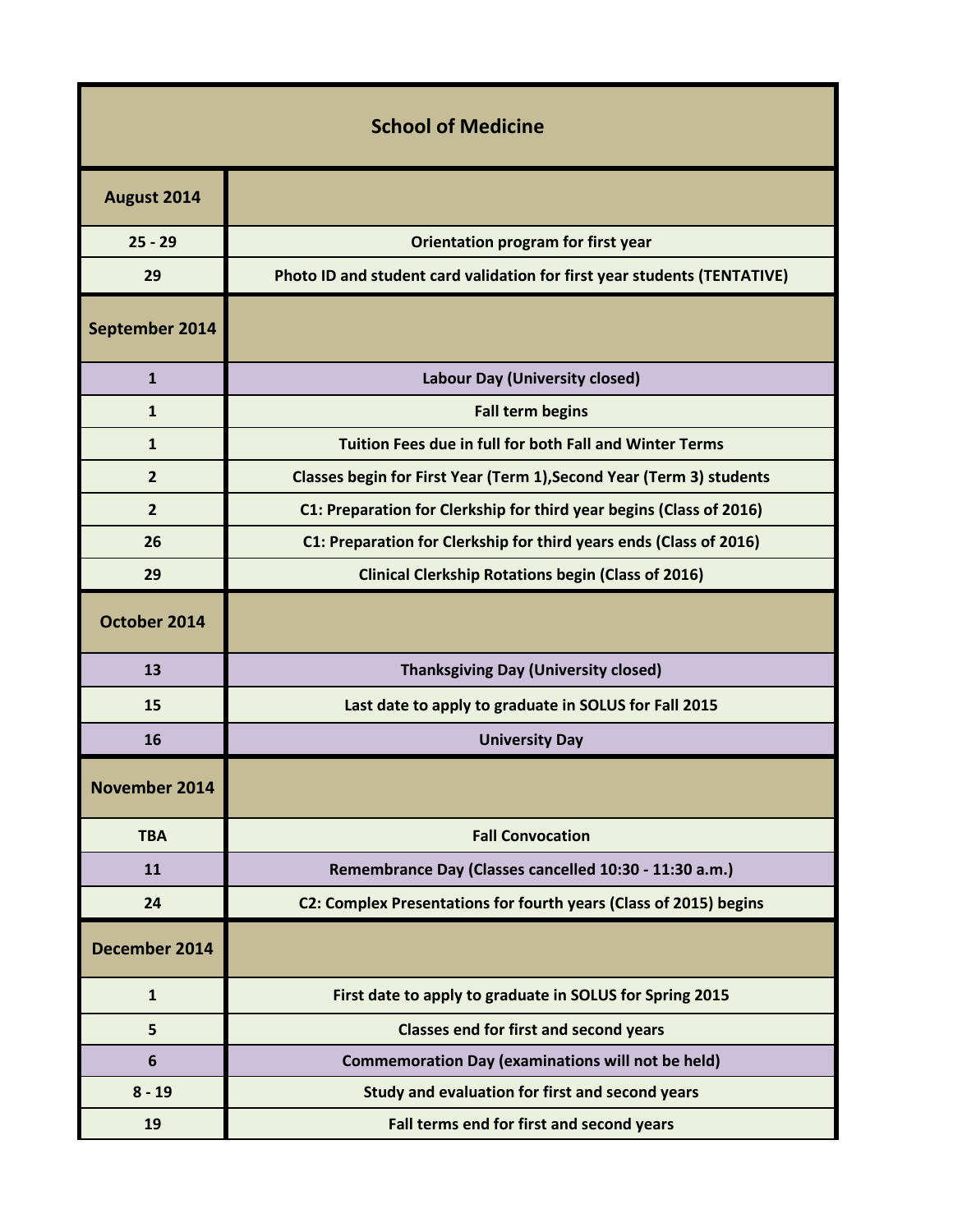| 20                      | C2: Complex Presentations for fourth years (Class of 2015) ends                                                                         |
|-------------------------|-----------------------------------------------------------------------------------------------------------------------------------------|
| 20                      | Clinical Clerkship ends for third year (evening call ends @10:00 p.m., overnight call<br>ends @10:00 a.m. Sunday, December 21st, 2014)) |
| January 2015            |                                                                                                                                         |
| $\mathbf{1}$            | <b>New Year's Day (Statutory holiday)</b>                                                                                               |
| 5                       | <b>Clerkship resumes for Meds 2015 and 2016</b>                                                                                         |
| 5                       | Classes resume for first and second years (Terms 2A and 4A begin)                                                                       |
| 17                      | <b>CaRMS Interview Week for Meds 2015 begins</b>                                                                                        |
| <b>February 2015</b>    |                                                                                                                                         |
| 8                       | <b>CaRMS Interview Week for Meds 2015 begins</b>                                                                                        |
| 9                       | <b>Final clinical rotations begin for Meds 2015</b>                                                                                     |
| 16                      | <b>Family Day (classes will not be held)</b>                                                                                            |
| 27                      | <b>Classes end for Terms 2A and 4A</b>                                                                                                  |
| <b>March 2015</b>       |                                                                                                                                         |
| $2 - 6$                 | <b>Study and evaluation for Terms 2A and 4A</b>                                                                                         |
| $9 - 13$                | Term begins for Terms 2B and 4B                                                                                                         |
| 16-20                   | Spring Break (Pre-clerkship classes will not be held)                                                                                   |
| 17                      | <b>Application to Graduate for MEDS 2015 begins</b>                                                                                     |
| 22                      | <b>Core Clerkship Clinical Rotations for MEDS 2015 ends</b><br>@ 10:00 a.m. (after overnight call / handover)                           |
| 23                      | <b>Terms 2B and 4B resume</b>                                                                                                           |
| 23                      | C3: Readiness for Residency for fourth year begins (Class of 2015)                                                                      |
| 28                      | <b>Application to Graduate for MEDS 2015 ends</b>                                                                                       |
| <b>April 2015</b>       |                                                                                                                                         |
| $\overline{\mathbf{3}}$ | <b>Good Friday (University closed)</b>                                                                                                  |
| 17                      | C3: Readiness for Residency for fourth year (Class of 2015) ends                                                                        |
| 30                      | Last date to apply to graduate in SOLUS for Spring 2015                                                                                 |
| <b>May 2015</b>         |                                                                                                                                         |
| 15                      | Term ends for fourth year (MEDS 2015)                                                                                                   |
| 18                      | Victoria Day (classes will not be held)                                                                                                 |